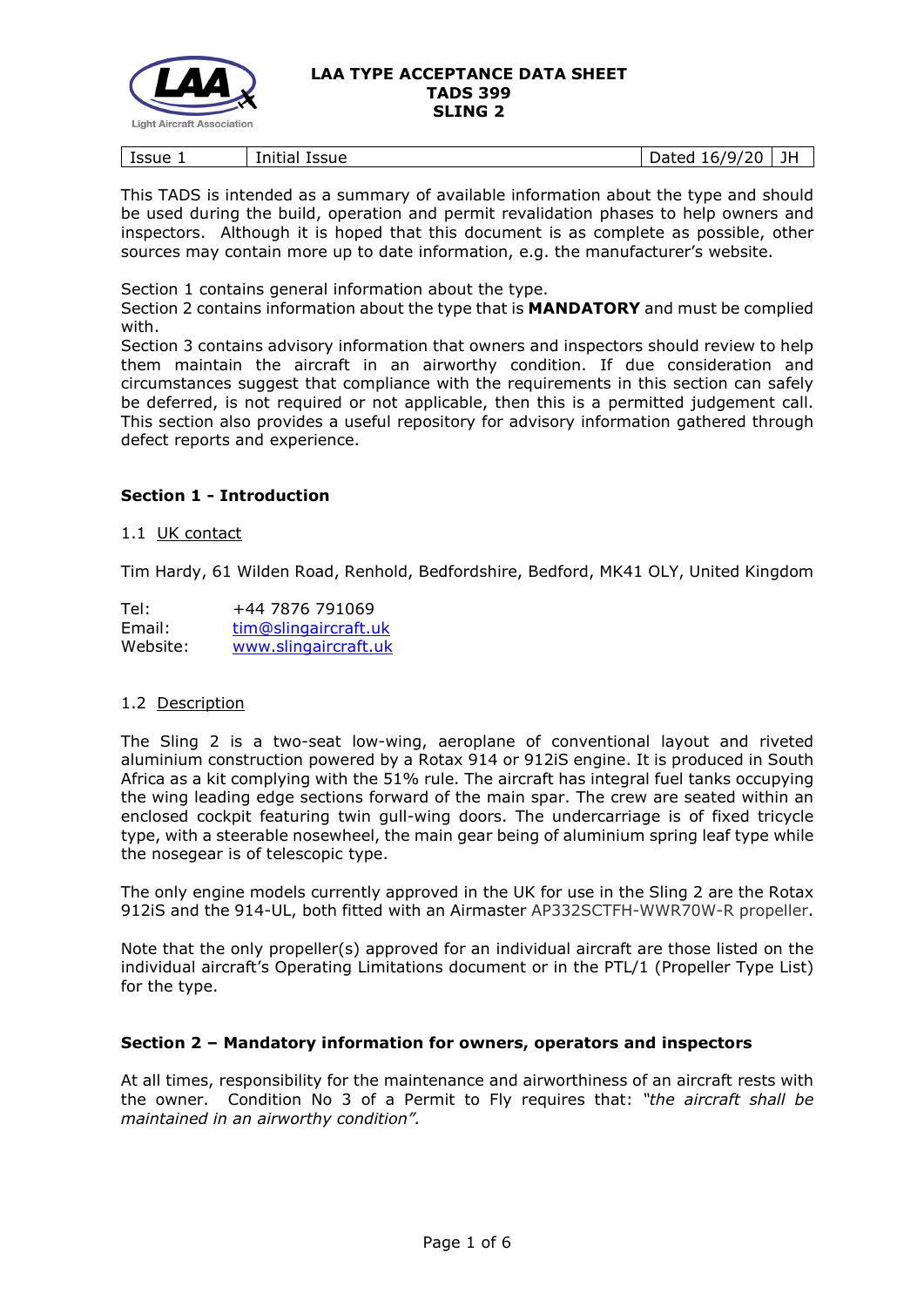

# 2.1 Kit 51% Rule Compliance

On the basis of an informal comparison with other kits that have already been accepted by the LAA as 51% compliant this is considered to meet the intent of the 51% rule without further proof being needed.

### 2.2 Build Manual

"Sling 2 construction manual" supplied with kit

### 2.3 Build Inspections

Build inspection schedule 92 (Sling 2 and 4). Inspector approval codes A-A, A-M, K. Inspector signing off final inspection also requires 'first flight' endorsement

### 2.4 Flight Manual

Sling 2 Pilot's Operating Handbook "DC-POH-002-X-B-7" – Supplied with kit.

### 2.5 Mandatory Permit Directives

None applicable specifically to this aircraft type:

Also check the LAA website for MPDs that are non-type specific  $(TL2.22)$ .

#### 2.6 LAA Required Modifications (including LAA issued AILs, SBs, etc)

The following modifications were required by the LAA for acceptance of the type in the UK, as follows:

When fitted with the Rotax 914-UL engine, TCU warning lamp colours: BOOST LIMIT lamp to be red, TCU FAULT lamp to be amber.

When fitted with the Rotax 912iS engine, the standard Rotax fine fuel filter must be fitted in place of the supplied filter and a check valve must be installed in the fuel return line as per the Rotax installation manual.

### 2.7 Additional engine operating limitations to be placarded or shown by instrument markings

Notes:

- Refer to the engine manufacturer's latest documentation for the definitive parameter values and recommended instruments.
- Where an instrument is not fitted, the limit need not be displayed.

With Rotax 912iS engine:

Maximum CHT: 135°C Max Coolant Temp: 120°C (with 50/50 Glycol/water coolant)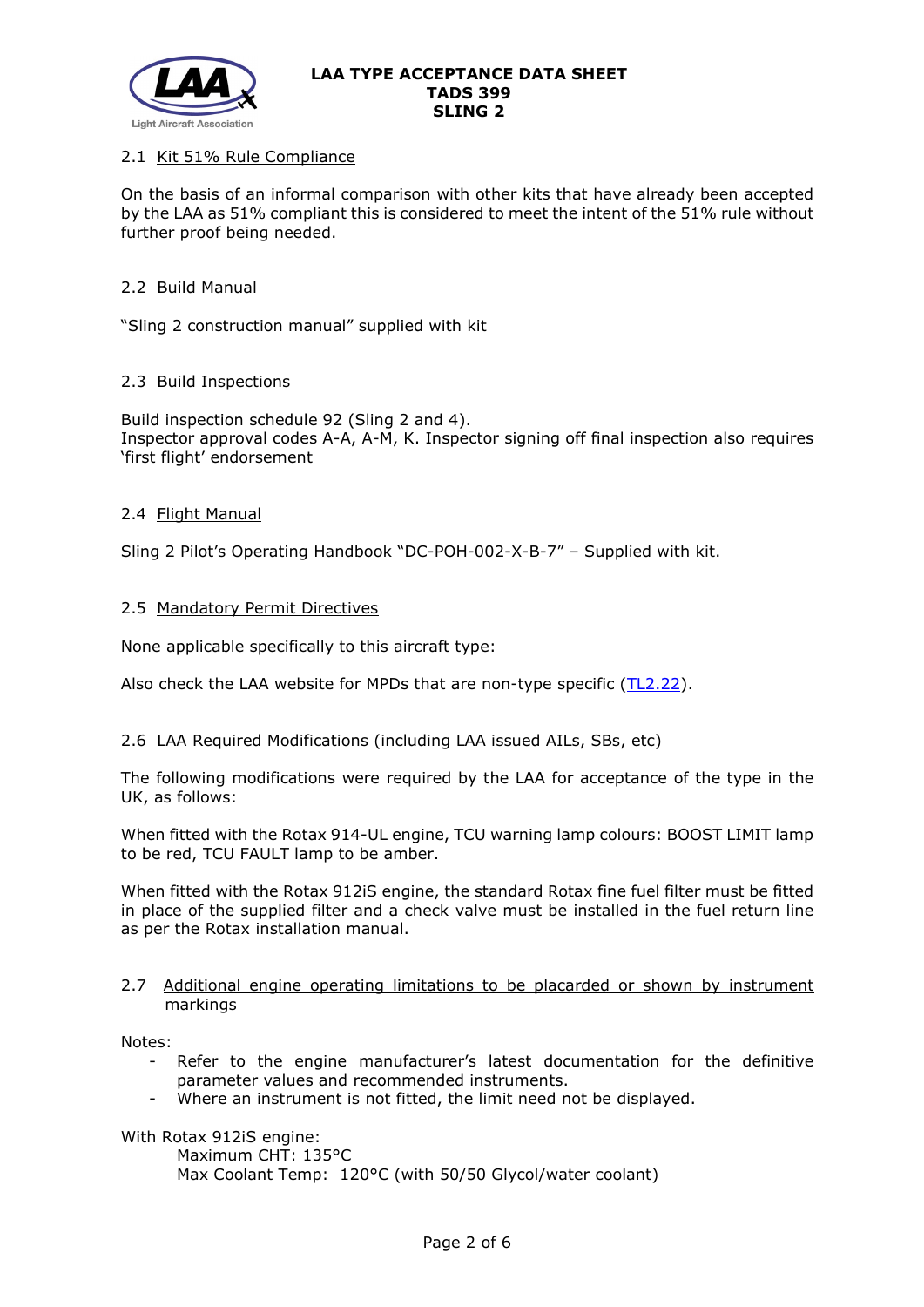

Oil Temp Limits: 50C to 130°C (Normal 90-110°C) Oil Pressure: 2-5 Bar Minimum Fuel Pressure: 0.15 bar

# 2.8 Control surface deflections

| Ailerons     | Up: $24^{\circ}$ ±2°         |
|--------------|------------------------------|
|              | Down: 24° ±2°                |
| Elevator     | Up: $30^\circ \pm 2^\circ$   |
|              | Down: 20° ±2°                |
| Elevator tab | Up: $8^\circ \pm 5^\circ$    |
|              | Down: 20° ±5°                |
| Rudder       | Left: $25^\circ \pm 2^\circ$ |
|              | Right: 25° ±2°               |
| Flap         | Up: $0^{\circ}$              |
|              | Down: 10°, 20°, 30° ±3°      |

# 2.9 Operating Limitations and Placards

(Note that the wording on an individual aircraft's Operating Limitations document takes precedence, if different.)

- 1. Maximum number of occupants authorised to be carried: Two Minimum number of occupants authorised to be carried: One pilot. No-one shall be carried except minimum crew during flights for the purpose of public exhibition and demonstration flying.
- 2. The aircraft must be operated in compliance with the following operating limitations, which shall be displayed in the cockpit by means of placards or instrument markings:
	- 2.1 Aerobatic Limitations Aerobatic manoeuvres are prohibited. Intentional spinning is prohibited.
	- 2.2 Loading Limitations Maximum Total Weight Authorised: 700 kg CG Range: Limits 1635mm to 1808mm aft of the datum point. Datum Point is: Front face of the propeller mounting flange. Maximum baggage weight: 35 kg

# 2.3 Engine Limitations

- Rotax 912iS: Maximum Engine RPM: 5800 Maximum Continuous RPM: 5500
- 2.4 Airspeed Limitations Maximum Indicated Airspeed ( $V_{NE}$ ): 135 kts IAS Max Indicated Airspeed Flaps Extended: 80 kts IAS
- 2.5 Other Limitations The aircraft shall be flown by day and under Visual Flight Rules only. Smoking in the aircraft is prohibited. Structural fatigue life: 500 flying hours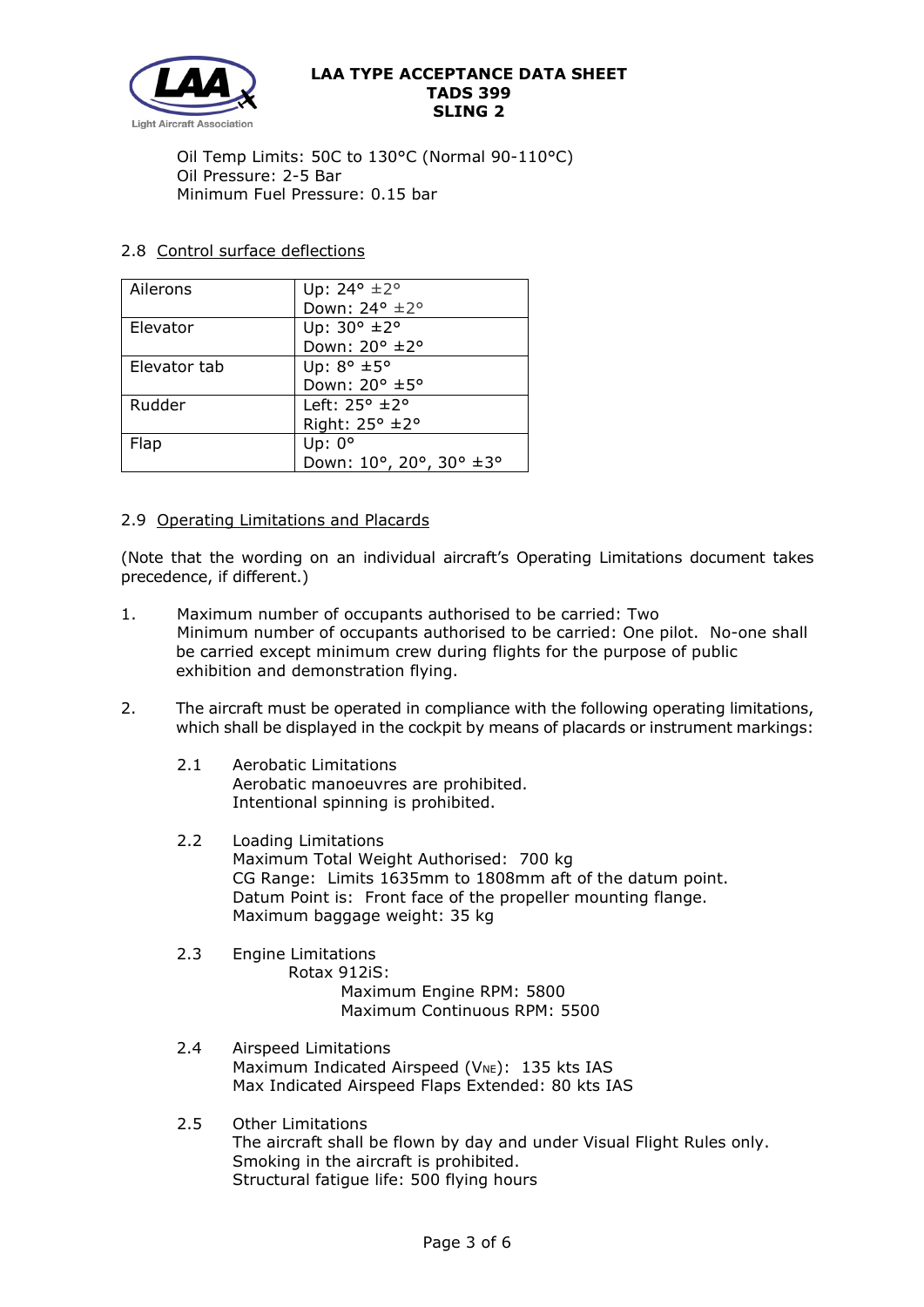

# Additional Placards:

"Occupant Warning - This Aircraft has not been Certificated to an International Requirement"

A fireproof identification plate must be fitted to fuselage, engraved or stamped with aircraft's registration letters.

### 2.10 Maximum permitted empty weight

Not applicable

# **Section 3 – Advice to owners, operators and inspectors**

### 3.1 Maintenance Manual

Sling 2 Maintenance Manual "DC-MAM-002-X-B-2" – Supplied with kit.

# 3.2 Manufacturer's/Standard Options

None.

# 3.3 Manufacturer's Information (including Service Bulletins, Service Letters, etc)

In the absence of any over-riding LAA classification, inspections and modifications published by the manufacturer should be satisfied according to the recommendation of the manufacturer. It is the owner's responsibility to be aware of and supply such information to their Inspector.

| Reference                              | Description                                                                                                        |
|----------------------------------------|--------------------------------------------------------------------------------------------------------------------|
| <b>TAF Safety Alert 0011</b>           | Replacement of fuel pump assembly for aircraft<br>fitter with 915iS and 912iS engines.                             |
| <b>TAF Service Bulletin 0014 Rev 1</b> | Rivet replacement on fuselage main spar carry<br>through and on upper and lower inboard wing skins.                |
| <b>TAF Service Bulletin 0014</b>       | CANCELLED - Rivet replacement on fuselage main<br>spar carry through and on upper and lower inboard<br>wing skins. |
| <b>TAF Safety Alert 0010</b>           | Risk of rudder pedal catching on button head screw<br>of the centre console on full deflection.                    |
| <b>TAF Service Bulletin 0013</b>       | Replacing rudder pedal stops with latest revision.                                                                 |
| <b>TAF Service Bulletin 0012</b>       | Potential risk of failure of parachute rocket<br>activation due to incorrect installation of activation<br>cable.  |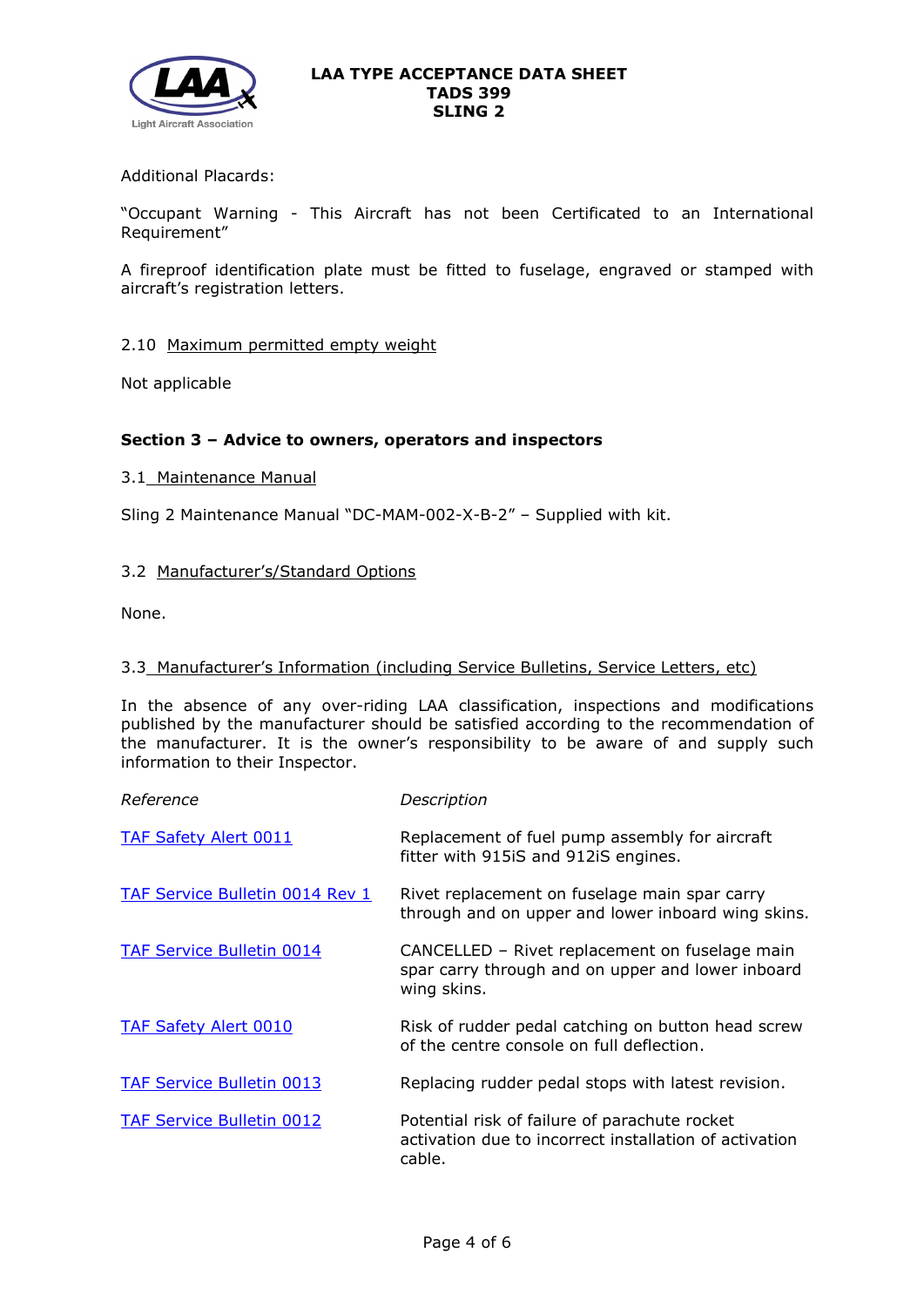

TAF Service [Bulletin 0011](http://www.lightaircraftassociation.co.uk/engineering/TADs/399/TAF-Service-Bulletin-0011-26072017-Regulator-Rectifier-for-Lane-B-on-912-IS-Engine.pdf) Repositioning and cooling of B regulator on Rotax 912 iS engines.

[TAF Service Bulletin 0010](http://www.lightaircraftassociation.co.uk/engineering/TADs/399/TAF-Service-Bulletin-0010-09022017-Annual-Inspection-Rib-601.pdf) Annual inspection of Rib 601 for material thickness and cracks.

[TAF Service Bulletin 008](http://www.lightaircraftassociation.co.uk/engineering/TADs/399/20161110%20-%20TAF%20Safety%20Bulletin%20008%20-%20Warp%20Drive%20Hub.pdf) Inspection of propeller hub – ground adjustable Warp Drive propellers.

[TAF Service Bulletin 0007](http://www.lightaircraftassociation.co.uk/engineering/TADs/399/TAF-Service-Bulletin-0007-912iS-Master-Switch.pdf) Master Key Failure.

[TAF Service Bulletin 006](http://www.lightaircraftassociation.co.uk/engineering/TADs/399/TAF_Service_Bulletin_006_-_20150820_-_Master_switch.pdf) Verify the correct Master Switch has been installed.

[TAF Service Bulletin 005](http://www.lightaircraftassociation.co.uk/engineering/TADs/399/TAF_Service_Bulletin_005_-_20150820_-_Polypropylene_Guides.pdf) Incorrect material used on guides which could lead to premature wear on pushrods.

[TAF Service Bulletin 004](https://lightaircraftassociation.sharepoint.com/sites/Engineering/Shared%20Documents/TADS/_In%20draft/399%20SLING%202/399/TAF_Service_Bulletin_004_-20150602_-_ELT_Antenna.pdf) Placement of the ELT antenna.

[TAF Service Bulletin 001](http://www.lightaircraftassociation.co.uk/engineering/TADs/399/TAF-Service-Bulletin-001-080414-Cracks-in-landing-gear.pdf) Longitudinal cracks appearing in the main landing gear.

[TAF Safety Advisory 0001](http://www.lightaircraftassociation.co.uk/engineering/TADs/399/TAF%20Safety%20Advisory%200001%20-%20111116-%20Volt%20Regulator%20wires-Cancelled.pdf) CANCELLED - Wires overheating on Rotax 912 iS Bside voltage regulators.

[TAF Safety Alert 009](http://www.lightaircraftassociation.co.uk/engineering/TADs/399/Safety-Alert-0009-Risk-of-failure-when-activating-the-parachute-rocket.pdf) CANCELLED - Potential risk of failure when activating the parachute rocket.

[TAF Safety Alert 008](http://www.lightaircraftassociation.co.uk/engineering/TADs/399/TAF%20Safety%20Alert%20008%20-101116-%20Warp%20Drive%20Hub-cancelled.pdf) CANCELLED – Inspection of ground adjustable Warp Drive propeller hub.

[TAF Safety Alert 006](http://www.lightaircraftassociation.co.uk/engineering/TADs/399/TAF_Safety_Alert_006_-_14052015_-_Balistic_Recover_System_Skin.pdf) Parachute blow-off skin incorrectly installed which may prevent the parachute from deploying correctly.

[TAF Safety Alert 005](http://www.lightaircraftassociation.co.uk/engineering/TADs/399/TAF-Safety-Alert-005-140314-Fuel-tank-pickup.pdf) Modification to fuel tank pickup to prevent inadvertent upward facing pickup.

[TAF Safety Alert 004](http://www.lightaircraftassociation.co.uk/engineering/TADs/399/TAF-Safety-Alert-004-130314-Fuel-Filter.pdf) GUD E13 fuel filters between fuel pumps and Rotax 912 iS engine to be changed every 100 hours.

[TAF Safety Alert 003](http://www.lightaircraftassociation.co.uk/engineering/TADs/399/TAF-Safety-Alert-003-291113-Flap-Controller.pdf) Unable to set flap position with the 4-position flap controller (specific actuators).

[TAF Safety Alert 002](http://www.lightaircraftassociation.co.uk/engineering/TADs/399/TAF-Safety-Alert-002-180613-fuel-hose.pdf) Fuel hose replacement.

[TAF Safety Alert 001](http://www.lightaircraftassociation.co.uk/engineering/TADs/399/TAF-Safety-Alert-001-131112-912-iS-fuel-connector.pdf) 912iS fuel connector replacement.

# 3.4 Special Inspection Points

None known